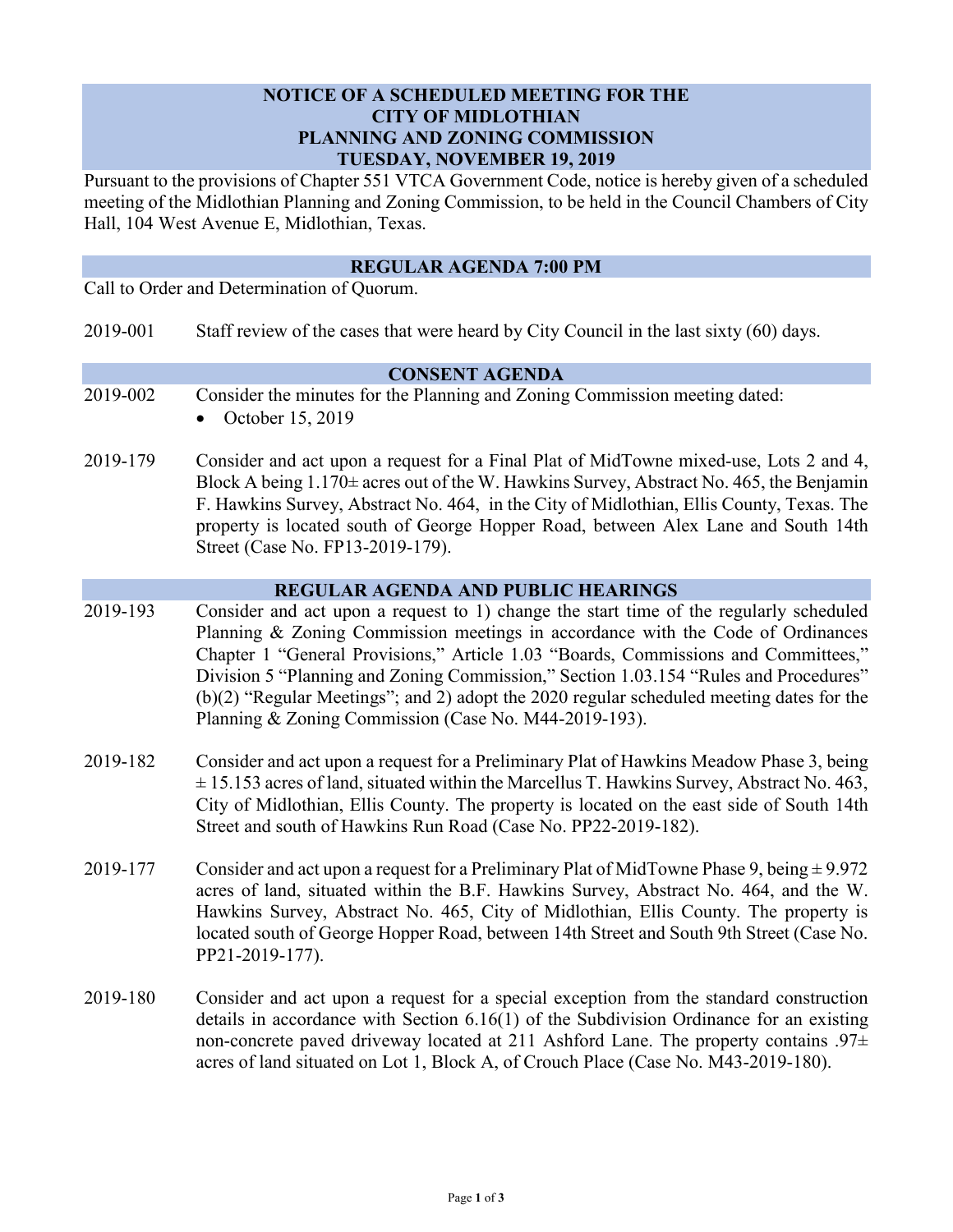- 2019-187 Conduct a public hearing and consider and act upon an ordinance amending the City of Midlothian Comprehensive Plan and Thoroughfare Map by changing the thoroughfare designation of Eastgate Road, Dividend Road, and Sand Road, in Eastgate Industrial Park from major collector to a minor collector; by changing the thoroughfare designation of Miller Road from its intersection with U.S. Highway 67 to the City of Midlothian limits (proposed) from major arterial to minor arterial; changing the thoroughfare designation of the proposed Presidential Parkway from its intersection with Eastgate Road to its intersection with the future extension of Summer Grove Drive from a major collector to a minor collector; and by adding a footnote to the Thoroughfare Plan in relation to a "Proposed Interchange" (Case No. OZ22-2019-187).
- 2019-183 Conduct a public hearing and consider and act upon an ordinance changing the zoning of Lots 5- 6 & 7, Block 22, Original Town, from Commercial (C) District to Urban Village Planned Development District No. 124 (UVPD-124), for single-family residential uses. The property is located at 111 S. 7th Street (Case No. Z29-2019-183).
- 2019-184 Conduct a public hearing and consider and act upon an ordinance granting a Specific Use Permit (SUP) for a Motor Vehicle Repair Garage (Major), located on Lots 7, 8 and 9, Block B, Proffitt Industrial Park (commonly known as 555 Murray Street and 1301 East Main Street), presently zoned Light Industrial (LI) District (Case No. SUP26-2019-184).
- 2019-185 Conduct a public hearing and consider and act upon an ordinance changing the zoning of  $9.936\pm$  acres out of the Coleman Jenkins Survey, Abstract No. 1555, described in Exhibit "A" hereto from Agricultural (A) District and Light Industrial (LI) District to Planned Development District No. 125 (PD-125) for Commercial (C) uses; adopting development and use regulations for PD-125 granting a Specific Use Permit for mini warehouse storage (self-storage) uses. The property is located between U.S. Hwy 287 and Shady Grove Road (3232 E Highway 287) (Case No. Z30-2018-185).
- 2019-186 Conduct a public hearing and consider and act upon an ordinance amending the development and use regulations of Planned Development District No. 100 (PD-100) as set forth in Section 2 of Ordinance No. 2018-41 by amending certain development regulations and the site plan, landscape plan, and elevations. Said property is generally located 900 feet north of McAlpin Road and to the east of FM 663 (Case No. Z31-2019- 186).
- 2019-192 Conduct a public hearing and consider and act upon an ordinance to change the zoning from Agricultural (A) District to a Planned Development District for residential uses, being 66.743± acres out of the Moses Davis Survey, Abstract No. 278. The property is located east of McAlpin Road between FM 875 and Shale Street (Case No. Z32-2019-192).
- 2019-188 Conduct a public hearing and consider and act upon an ordinance amending the City of Midlothian Zoning Ordinance by adding a new use titled "Massage Establishment to section 2.04 "Use Tables", Subsection (g) "Retail And Service Types" to be permitted by right in certain zoning districts; amending Section 100 "definitions" by adding a new definition for "Massage Establishment" (Case No. OZ23-2019-188).